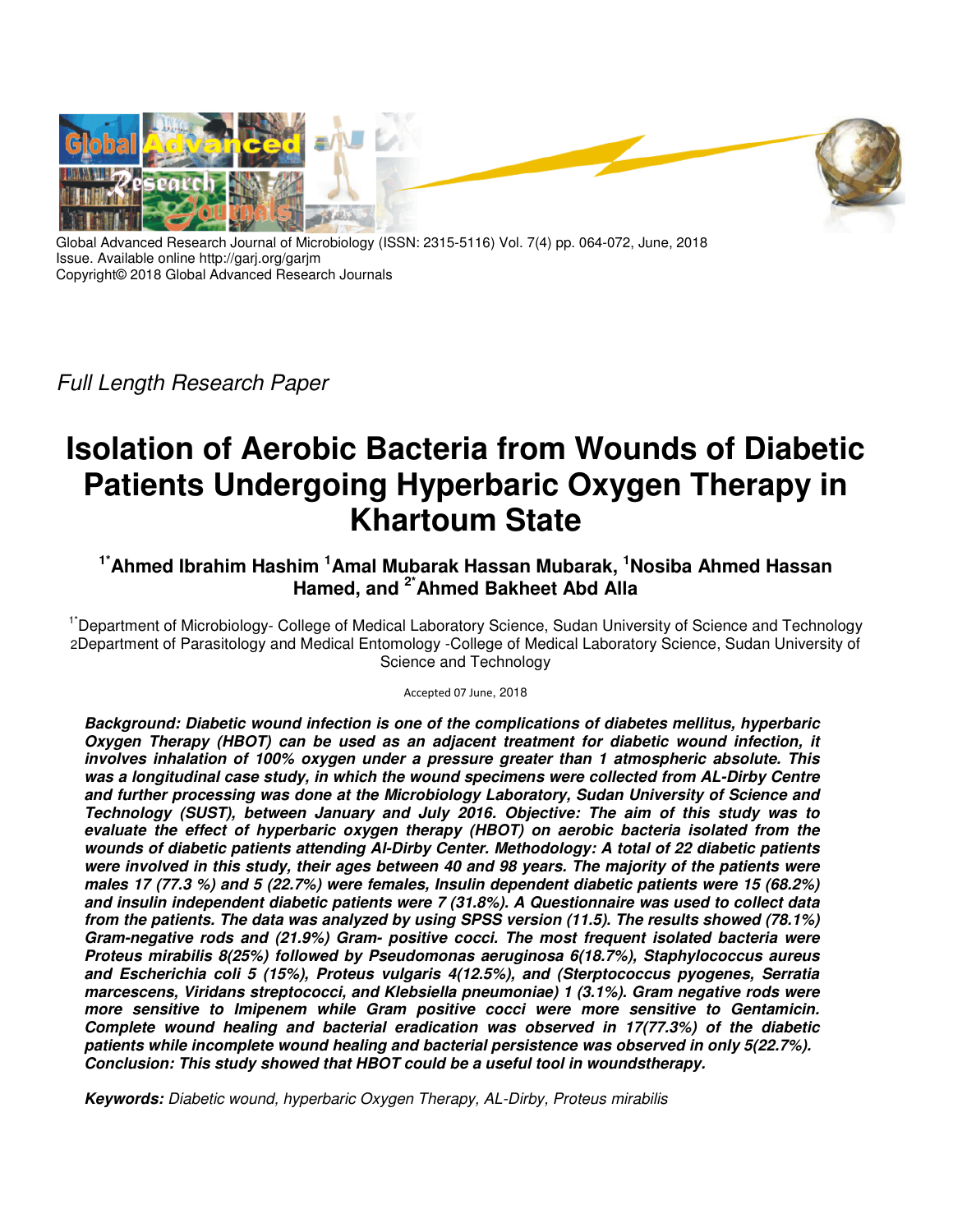## **INTRODUCTION**

The skin is the largest organ of the body, consisting of an external cellular layer, the epidermis, and a deep connective tissue layer called the dermis (Venus et al., 2010). The skin is critical in the body defense against injury and dehydration, as well as against foreign bodies, it is equally important in sensation and the regulation of temperature (Davies & Tovey 2014; Ford, 2010). The skin is colonized by an array of organisms which forms its normal flora (Drake et al., 2008). The relatively arid area of the fore and back arm is colonized with fewer organisms, predominantly Gram-positive bacteria and yeasts in moister areas such as the groin and the armpits, where the organisms are more numerous, more varied and include Gram-negative bacteria. The normal flora of the skin plays an important role in protecting the surface from foreign invaders (Koreck et al., 2003; Goering et al., 2013).

Skin infections may be either primary or secondary, primary skin infections are mainly caused by staphylococci or streptococci, staphylococci infection present as furuncles, carbuncles, superficial folliculitis and scalded skin syndrome (Rhody, 2000). Streptococcal infections present as impetigo, ecthyma, erysipelas and cellulitis. Secondary bacterial infections of pre-existing wounds, burn and drematitic skin are usually present (Tognetti et al.,2012).

Wound infections occur primarily beside skin and soft infection as a result of a break in the skin surface (Tille, 2014). A great variety of organisms are involved in wound infection, the bacteria most frequently isolated differ according to anatomic site and predisposing factors (Dryden, 2010). Traumatic open wound infections are caused primarily by members of the soil flora such as *Clostridium perfringes* (DiNubile & Lipsky, 2004)*.*  Surgical wound infections are usually due to *Staphylococcus aureus* (Levinson, 2008). Swabs or preferably pus obtained directly from the wound or abscess is adequate to find the causative organism (Greenwood et al.,2007).

Normal wound healing occurs rapidly, after sequential phases including; homeostasis, inflammation, remodeling of granulation tissue and re-epithelialization (Rao et al., 2016). Healing process could be delayed or fail due to oxygen deficiency as a result of diabetes mellitus, irradiation, small vessel atherosclerosis or chronic infection (Ekmektzoglou, & Zografos, 2006). Diabetic patients with foot ulcers are prone to infection by multidrug resistant microorganisms due to; inadequate treatment, chronic nature of the wounds or

frequent hospital admissions (Perim et al., 2015). Oxygen is needed in all stages of healing process; proliferation, angiogenesis and remodeling. Oxygen therapy has been applied as a treatment of wounds since1960s (Rao et al., 2016). Hyperbaric oxygen therapy (HBOT) is the therapeutic administration of 100% oxygen at pressure higher than 1absolute atmosphere (ATA) (Bhutani, & Vishwanath, 2012). It is administered by placing the patient in a multiplace or mono place chamber where the vessels are pressurized to 1.5-3.0 ATA for a period between 60-120 minutes once or twice a day.In the monoplace chamber the patient breathes the oxygen directly from a chamber but, in the multiplace chamber this is done through a mask (Barata et al., 2011). Hyperbaric oxygen therapy decreases wound tissue hypoxia by enhancing perfusion, reducing edema, down regulating inflammatory cytokines, promoting fibroblast proliferation and collagen synthesis (Benjamin, 2010). HBOT has been used as a potent tool in increasing the oxygen content of blood. HBOT has been advocated for the treatment of various ailments including air embolism, carbon monoxide poisoning, wound healing and ischemic stroke (Yutsis, 2003). Despite being useful in treating many ailments hyperbaric oxygen therapy has several side effects and complications with varying degree of seriousness (Huang et al., 2015). The most frequent side effects include middle ear barotraumas, progressive myopia and pulmonary dyspnea with cough and aspiratory pain (Camporesi, 2014).

## *MATERIALS AND METHODS*

## **Study design**

This was a longitudinal case study.

## **Study area**

This study was conducted in Khartoum State. The specimens were collected from patients admitted to Al-Dirby Centre where initial processing was done.

## **Study duration**

The study was carried out between January and July 2016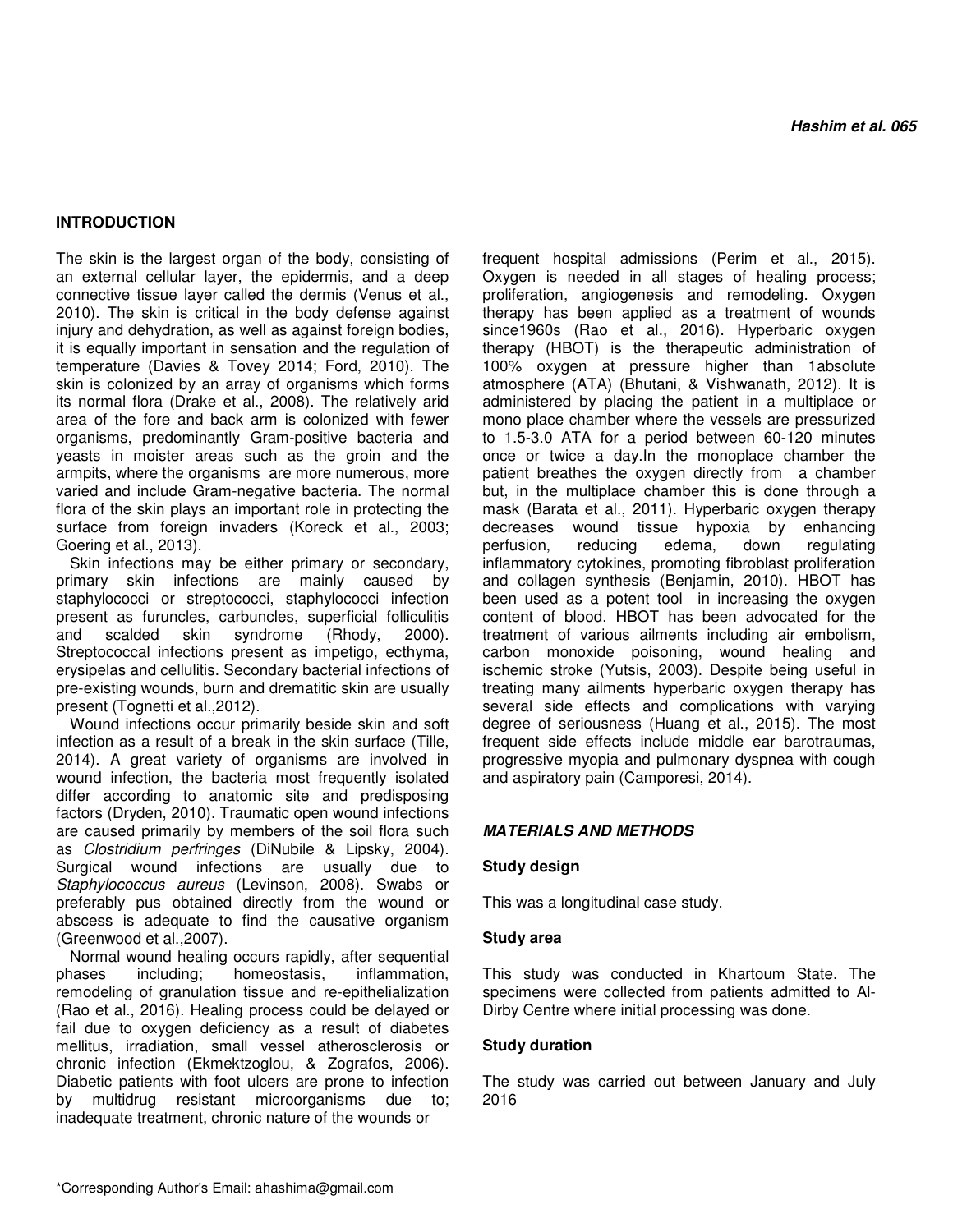## **Study population**

Twenty-two male and female diabetic patients with wound infections attending Al-Dirby Centre, Khartoum were enrolled in this study. Sampling was repeated weekly duringHBOT.

## **Ethical consideration**

The study was approved by the ethical committee of the College of Medical Laboratory Science- Sudan University of Science and Technology (SUST) and Al-Dirby Centre. Verbal consent was taken from all patients before collection of the specimens.

## **Inclusion criteria**

Males and females diabetic patients with wound infections

## **Exclusion criteria**

Males and females diabetic patients without wound infections

## **Data collection**

A structured questionnaire was used for collection of data from thepatients.

## **Collection and processing of specimens**

Wound swabs were collected from each patient attending *AL-Dirby* Centre before dressings. The swabs were inoculated onto Amies transport slopes for transport to the laboratory of Microbiology Department, College of Medical Laboratory Science, SUST for isolation, identification and sensitivity testing of the clinical isolates. Swabs were inoculated onto basic and selective media, then the isolates were identified through conventional methods (Mandell et al., 2010) and the identified isolates were preserved in nutrient agar slopes.

## **Antimicrobial Sensitivity test**

This test was done to determine the sensitivity and resistance of the clinical isolates to selected antibiotics following the Kirby-Bauer (Mandell et al., 2010). The following antibiotics were selected for sensitivity testing of wound pathogens including Ampicillin, Cotrimoxazole, Erythromycin, Penicillin, Tetracycline, and

Gentamicin for Gram-positive isolates. Co- trimoxazole, Tetracycline, Gentamicin, Amikacin, Ciprofloxacin, Imipenem, Ceftriaxone, and Amoxycillin were used for Gram-negative isolates. Standard strains of *Escherichia coli* ATCC (25922) and *Staphylococcus aureus* ATCC (29213) were used for quality control.

## **Data analysis**

All data were analyzed using Statistical Package of Social Science (SPSS) (version 11.5; corp, college station, Tax),using Chi square test, *P*. value <0.05 considered as significant, then data were presented in tables and graphs using Excel.

## **RESULTS**

A total of twenty-two patients were sampled, of whom 17 (77.3%) were males and 5 (22.7%) were females. Insulin dependent diabetic patients were 15 (68.2%), and Insulin independent were 7 (31.8%). Frequencies of gender with IDDM and INDDM were presented in Table (4.1). Patient's age groups presented in Figure (4.1). The study revealed that the wounds of 20 (90.9%) of the patients were in feet, and only 2 (9.1%) wounds were in the hands. A total of 32 bacteria representing 9 different bacteria were isolated as shown in Table (4.3). Patients with single bacterial infection (monomicrobial) during the course of HBOT were 13 (59.1%) while patients infected with more than one bacterium(poly microbial) were 9 (41.9%).The antimicrobial sensitivity tests were done to evaluate the sensitivity and resistance patterns of isolates against selected antibiotics and the results presented in Tables (4 and 5) respectively.

The outcome of Hyperbaric Oxygen Therapy on isolated bacteria in this study was statistically significant with *P*. value <0.05. Bacterial eradication and wound healing was successful in 17 (77.3%) patients, while bacterial persistence was observed in 5 (22.7%) patients, 4 of them had amputation Table (4.6).

## **DISCUSSION**

Frequency of gender with Insulin dependent diabetes mellitus and Insulin independent diabetes mellitus in this study is similar to that reported by Al-Saimary, (2016) in Iraq. The category which was frequently affected with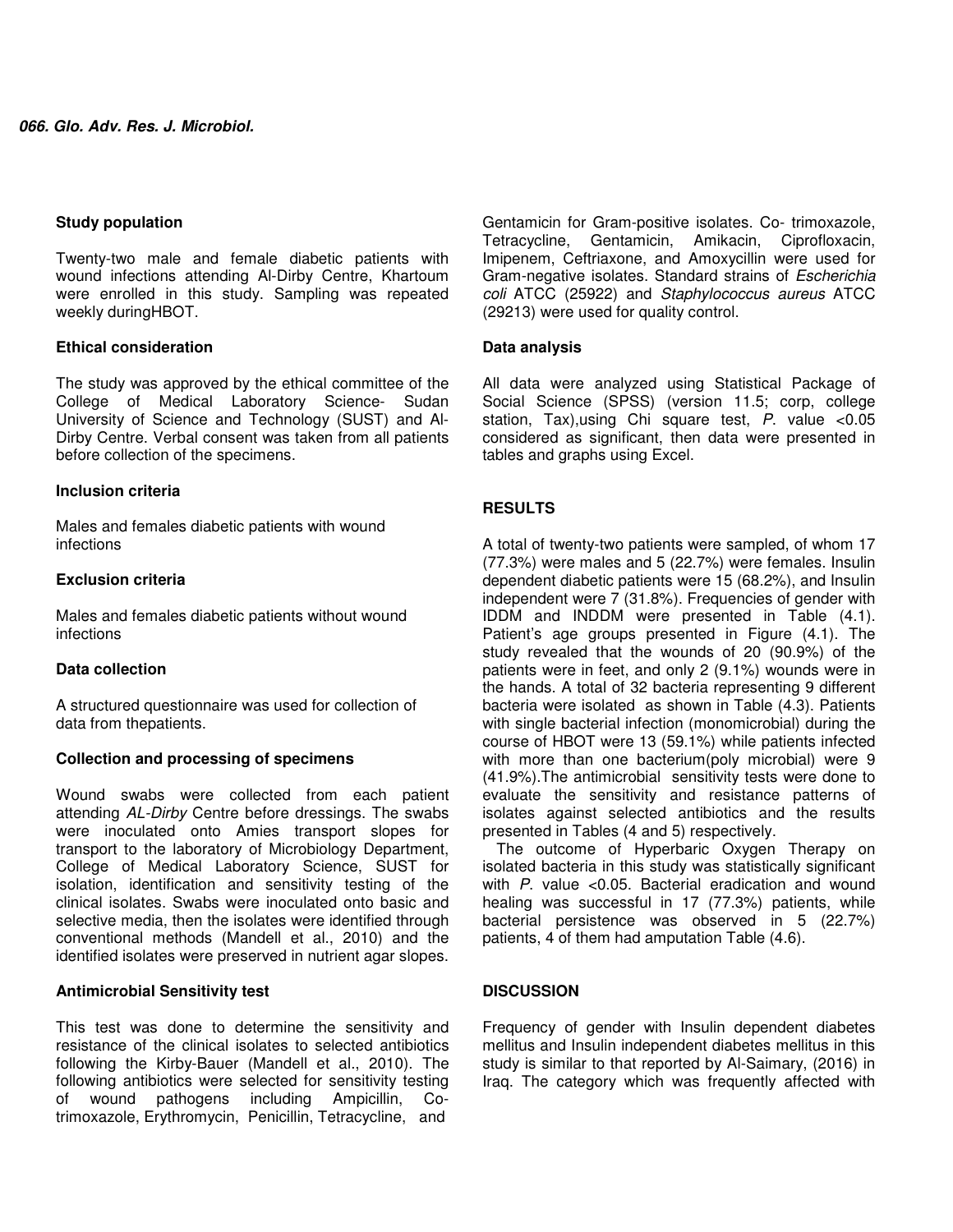

**Figure (4.1): Distribution of enrolled patients according to age groups** 

|     |        | <b>IDDM</b> | <b>NIDDM</b> | Total      |
|-----|--------|-------------|--------------|------------|
|     | Male   | 12 (54.5%)  | 5(22.7%)     | 17 (77.3%) |
| Sex | Female | $3(13.6\%)$ | $2(9.1\%)$   | 5 (22.7)   |
|     | Total  | 15 (68.2%)  | 7 (31.8%)    | 22 (100%)  |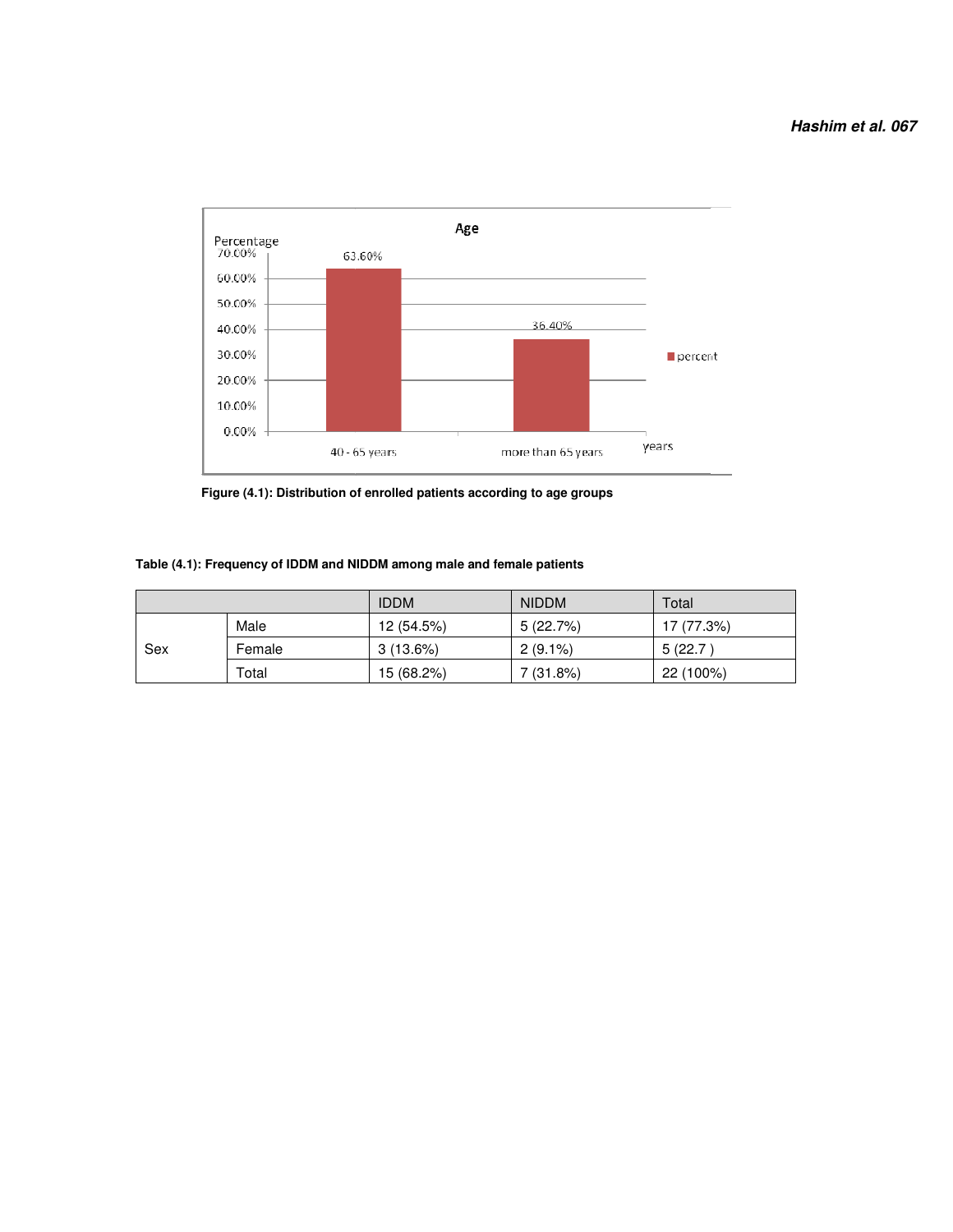## *068. Glo. Adv. Res. J. Microbiol.*

## **Table(4.2):DistributionofbacterialisolatesaccordingtotheirGramreaction**

| Type of Bacteria    | Frequency   |
|---------------------|-------------|
| Gram positive cocci | $7(21.9\%)$ |
| Gram negative rods  | 25 (78.1%)  |
| Total               | 32 (100%)   |

## **Table No (4.3): Distribution of bacteria isolated from infectedwounds**

| <b>Bacterial isolates</b> | Frequency (%) |
|---------------------------|---------------|
| Proteus mirabilis         | 8 (25.0%)     |
| Proteus vulgaris          | 4 (12.5%)     |
| Staphylococci aureus      | 5(15.6%)      |
| Pseudomonas aeruginosa    | 6(18.7%)      |
| Escherichia coli          | 5(15.6%)      |
| Klebsiella pneumoniae     | $(3.1\%)$     |
| Streptococcus pyogenes    | 1 (3.1%)      |
| Serratia. Marcescens      | 1 (3.1%)      |
| Viridans streptococci     | $(3.1\%)$     |
| Total                     | 32 (100%)     |

## **Table (4.4): The results of the sensitivity tests of Gram negative rods**

| Bacteria           |               | Antibiotic discs |            |          |                |              |                       |          |           |              |             |                   |            |            |                   |           |
|--------------------|---------------|------------------|------------|----------|----------------|--------------|-----------------------|----------|-----------|--------------|-------------|-------------------|------------|------------|-------------------|-----------|
| frequencies<br>and | Ciprofloxacin |                  | Gentamicin |          | Amoxycillin    |              | Co-Trimoxazole        |          | Amikacin  |              | Ceftriaxone |                   | Imipenem   |            | Tetracycline      |           |
| percentages        | S             | R                | S          | R        | S              | $\mathsf{R}$ | S                     | R        | S         | $\mathsf{R}$ | S           | <b>R</b>          | S          | R          | S                 | R         |
| P. mirabilis       | 3<br>37.5%    | 5<br>62.5%       | 6<br>75%   | 2<br>25% | 3<br>37.5%     | 5<br>62.5%   | $\overline{2}$<br>25% | 6<br>75% | 8<br>100% | 0<br>0%      | 2<br>25%    | 6<br>75%          | 8<br>100%  | 0%         | 0<br>$0\%$        | 8<br>100% |
| Ps. aeruginosa     | 5<br>83.3%    | 16.7%            | 5<br>83.3% | 16.7%    | Not tested     |              | Not tested            |          | 6<br>100% | 0<br>0%      | 2<br>33.3%  | 66.6%%            | Not tested |            | Not tested        |           |
| E.coli             | 3<br>60%      | 2<br>40%         | 80%        | 20%      | Not tested     |              | Not tested            |          | 4<br>80%  | 20%          | 80%         | 20%               | Not tested |            | Not tested        |           |
| P. vulgaris        | 25%           | 3<br>75%         | 3<br>75%   | 25%      | Not tested     |              | Not tested            |          | 4<br>100% | 0<br>0%      | 0<br>0%     | 4<br>100%         | Not tested |            | Not tested        |           |
| S. marcescens      | 0<br>0%       | 100%             | 0<br>0%    | 100%     | 0%             | 100%         | $\Omega$<br>0%        | 100%     | 100%      | 0<br>0%      | 100%        | $\Omega$<br>$0\%$ | 100%       | 0<br>$0\%$ | $\Omega$<br>0%    | 100%      |
| K. pneumoniae      | 100%          | 0<br>0%          | 100%       | 0<br>0%  | $\Omega$<br>0% | 100%         | $\Omega$<br>0%        | 100%     | 100%      | 0<br>0%      | 100%        | $\Omega$<br>0%    | 100%       | 0<br>0%    | $\Omega$<br>$0\%$ | 100%      |

**Key: S: Sensitive, R: Resistant**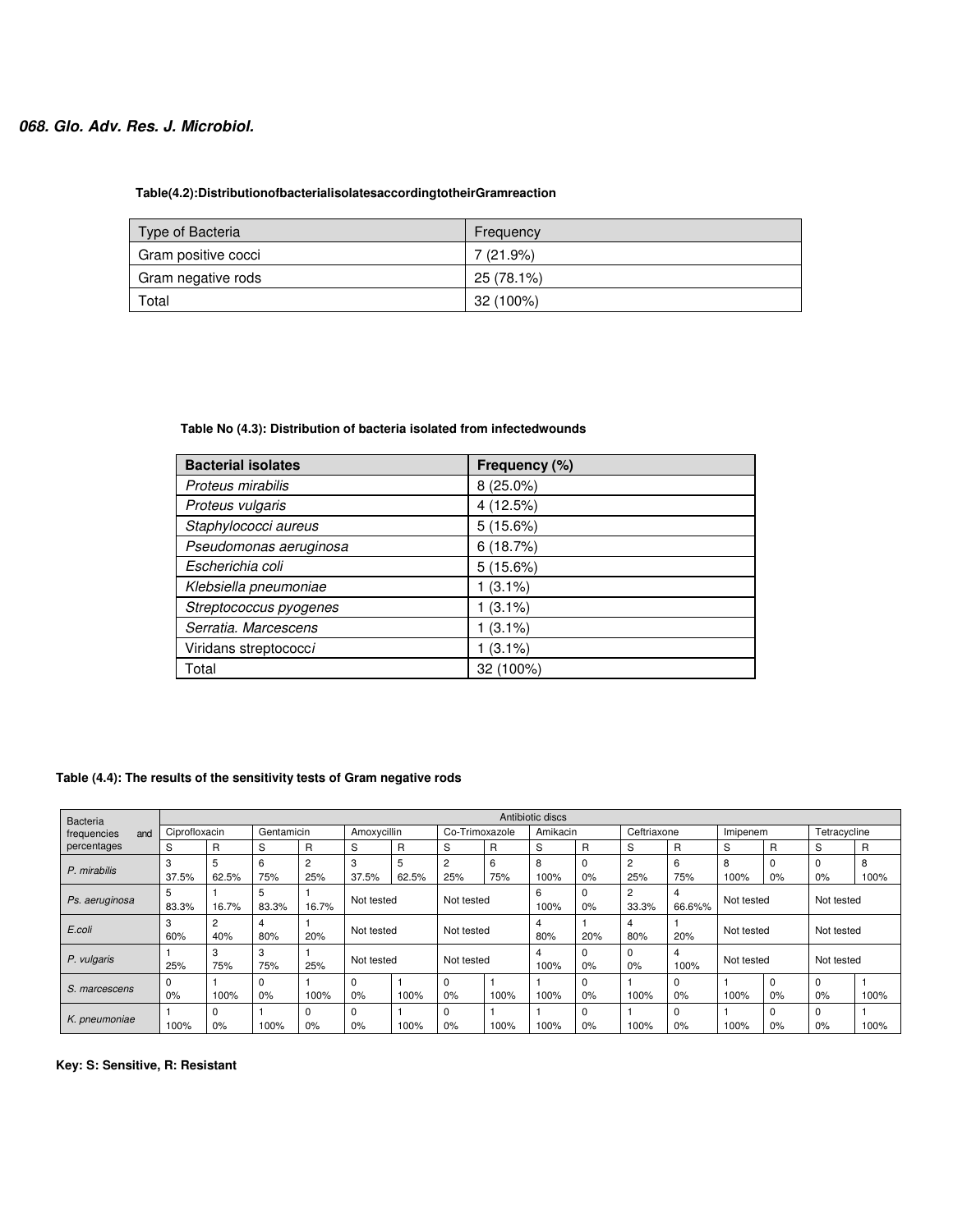|                          |            | Antibiotic discs |              |           |            |            |              |               |            |           |  |  |
|--------------------------|------------|------------------|--------------|-----------|------------|------------|--------------|---------------|------------|-----------|--|--|
| <b>Bacteria</b>          | Gentamicin |                  | Erythromycin |           | Penicillin |            | Tetracycline |               | Cefixime   |           |  |  |
|                          | sensitive  | Resistan         | sensitive    | resistant | sensitive  | resistant  | sensitive    | resist<br>ant | sensitive  | resistant |  |  |
| S. aureus                | 5<br>100%  | $0\%$            | 5<br>100%    | 0%        | 0<br>$0\%$ | 5<br>100%  | 20%          | 4<br>80%      | Not tested |           |  |  |
| St. pyogenes             | Not tested |                  | 100%         | $0\%$     | 100%       | 0<br>$0\%$ | Not tested   |               | 100%       | $0\%$     |  |  |
| Viridans<br>streptococci | 100%       | 0%               | 0<br>0%      | 100%      | 0<br>$0\%$ | 100%       | Not tested   |               | $0\%$      | 100%      |  |  |

## **Table (4.5): The results of sensitivity tests of Gram positive cocci**

## **Table (4.6): Distribution of bacterial species before and after Hyperbaric Oxygen Therapy (HBOT)**

| <b>Bacterial isolates</b> | <b>Total No. before therapy</b> | <b>Total No. after therapy</b> |  |  |
|---------------------------|---------------------------------|--------------------------------|--|--|
| Proteus mirabilis         | 8                               |                                |  |  |
| Proteus vulgaris          | 4                               |                                |  |  |
| Staphylococcus aureus     | 5                               | റ                              |  |  |
| Pseudomonas aeruginosa    | 6                               |                                |  |  |
| Escherichia coli          | 5                               |                                |  |  |
| Klebsiella pneumoniae     |                                 |                                |  |  |
| Streptococcus pyogenes    |                                 |                                |  |  |
| Serratia marcescens       |                                 |                                |  |  |
| Viridans streptococci     |                                 |                                |  |  |
| Total number              | 32                              |                                |  |  |

 *P* .value ≤0.05

## **Table (4.7): Outcome of HBOT in relation to age group**

| Age $/$<br>vear | <b>Eradication of bacteria</b> | <b>Persistence of bacteria</b> | <b>Total</b> |
|-----------------|--------------------------------|--------------------------------|--------------|
| 40-65           | 12 (85.7%)                     | $2(14.3\%)$                    | 14 (100%)    |
| More than 65    | 5(62.5%)                       | 3(37.5%)                       | 8 (100%)     |
| Total           | 17 (77.3%)                     | 5 (22.7%)                      | 22 (100%)    |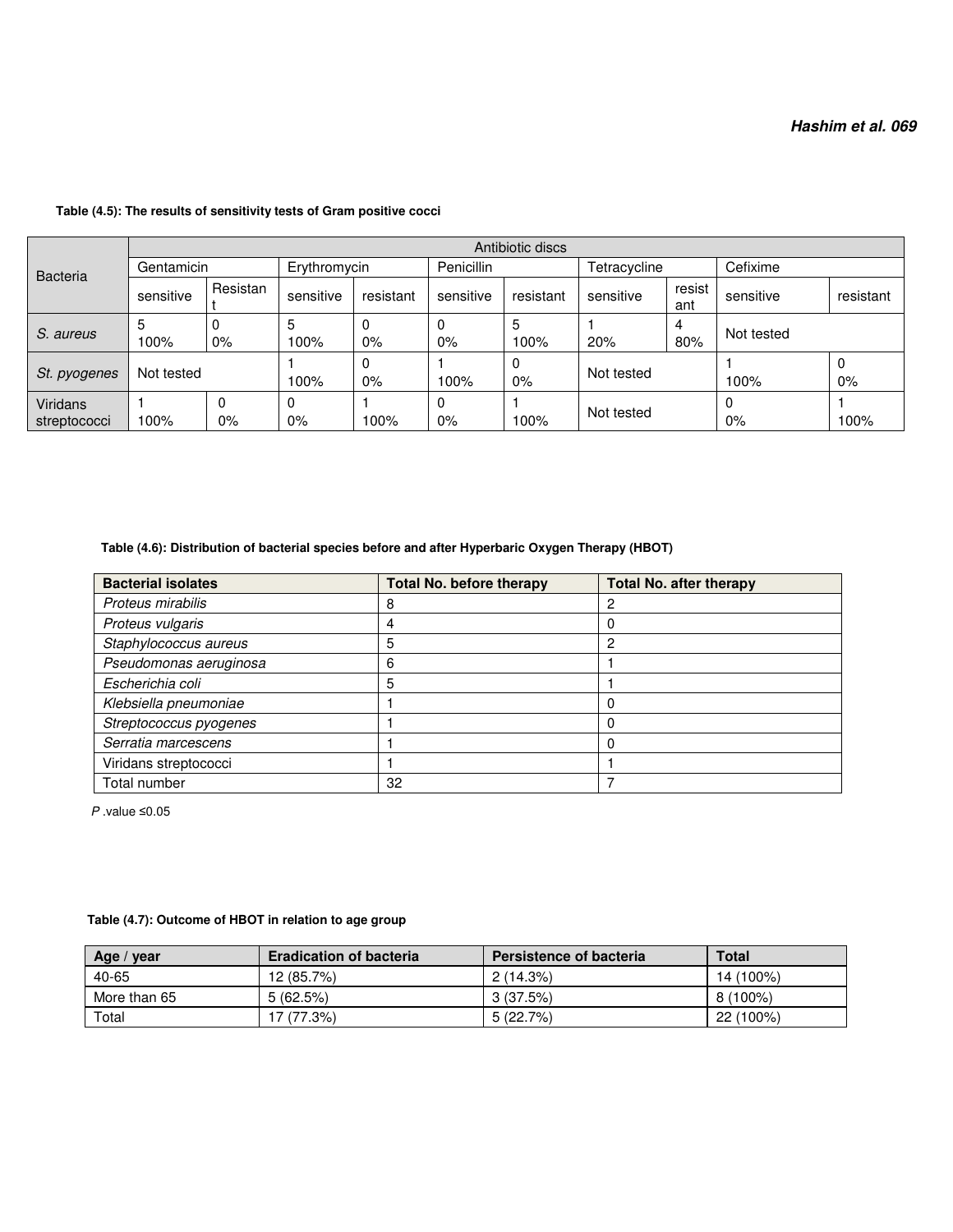#### *070. Glo. Adv. Res. J. Microbiol.*

| Duration of DM/years | Eradication of bacteria | Persistence of bacteria | Total      |
|----------------------|-------------------------|-------------------------|------------|
| Less than 10         | $8(88.9\%)$             | (11.1%)                 | $9(100\%)$ |
| $11 - 15$            | 4 (66.7%)               | 2(33.3%)                | $6(100\%)$ |
| $16 - 20$            | 4 (100%)                | $0(0\%)$                | 4 (100%)   |
| $21 - 25$            | $0(0\%)$                | $(100\%)$               | $(100\%)$  |
| $26 - 30$            | $(50\%)$                | $(50\%)$                | $2(100\%)$ |
| Total                | 17 (77.3%)              | 5(22.7%)                | 22 (100%)  |

**Table (4.8): Hyperbaric oxygen therapy (HBOT) in diabetic patients in relation to the duration of Diabetes Mellitus** 

| Description        | Frequency (%) |
|--------------------|---------------|
| Complete Healing   | 17 (72.7%)    |
| Incomplete Healing | 5(27.3%)      |
| Total              | 22 (100%)     |

wound infections was those of age group 40- 65 years old, this result is similar to those reported by Ahmed, (2003) in Sudan. The commonest site of infection in this study was the feet 90.9% infection, which is similar to that reported by Mahgoub and Omer, (2015) in Sudan which was 98.7%.There was bacterial growth from all the swabs; probably this because diabetic patients are more prone to infections. Moreover, the increased incidence of infections could be related to impairment of the immune response in the diabetic patients (Ahmed, 2003).

Monomicrobial infection was observed in (59.1%) of the cases, while polymicrobial infection was observed in (41.9%) of the cases, these results disagree with those reported by Mahgoub and Omer,(2015) in Sudan, in which monomicrobial and polymicrobial infection were (77.3%) and (22.7%) respectively.Monomicrobial infection was close to that reported by Sugandhi and Prasanth,(2014) in India which was (56%) unlike polymicrobial infection which was (44%). Moreover, it was less than the rate of monomicrobial (83.5%) and of polymicrobial (16.4%) reported by Turhan *et al*., (2013) in Turkey. In contrast to monomicrobial infections polymicrobial infection is reported in serious infections that fail to respond to previous antibiotic therapy. Gram negative isolates were more than Gram positive isolates as they were (68.1%) and (21.9%) respectively. These results disagree with those reported by Ali, (2005) in Sudan, where Gram negative isolates were (57.8%) and Gram positive isolates were (42.8%). However, these results are similar to those reported by Mahgoub and

Omer in Sudan, where Gram negative isolates were (77.3%) and Gram positive isolates were (22.7%).

The most common bacteria isolated during this study was *Proteus mirabilis* (25%), which is more than those reported by Abbass, (2009) in Sudan which was (19%). In another study in Iran by Akhi *et al., S*. *aureus* was the predominant isolate(28%)(2015). The variation between the most frequent isolate in different studies and percentages of Gram positive and Gram negative bacteria could be attributed to the source of infection, severity of infection and even the immune status of diabetic patients. Moreover, the high incidence of Gram negative isolates compared to Gram positive isolates among diabetic wound patients could be justified by the complexity of Gram negative cell walls which makes them more resistant to antimicrobial therapy. In this study *P. mirabilis* was more frequent than *P. vulgaris*, and *S. marcescens* which was also found in diabetic wound infection, this is similar to that reported by Ali, (2005) in Sudan. Moreover, *Proteus species* were resistant to many antibiotics and this resistance pattern was also reported byMordi and Momoh, (2008) in Nigeria. This observation could be explained by the wide spread of plasmid resistance genes among *Proteus*  species (Mordi & Momoh,2009).

In this study, Gram negative bacteria were sensitive to Imipenem, this is similar to those reported by Sugandhi and Prasanth, (2014), Mohanasoundaram, (2012) in India, and Turhan *et al.,*(2013) in Turkey. In this study all Gram negative isolates were resistant to Tetracycline; this is similar to that reported by Abbas, (2009) in Sudan, and Mordi and Momoh, (2008) in Nigeria. The most effective antibiotic against *Ps.aeruginosa* was Amikacin,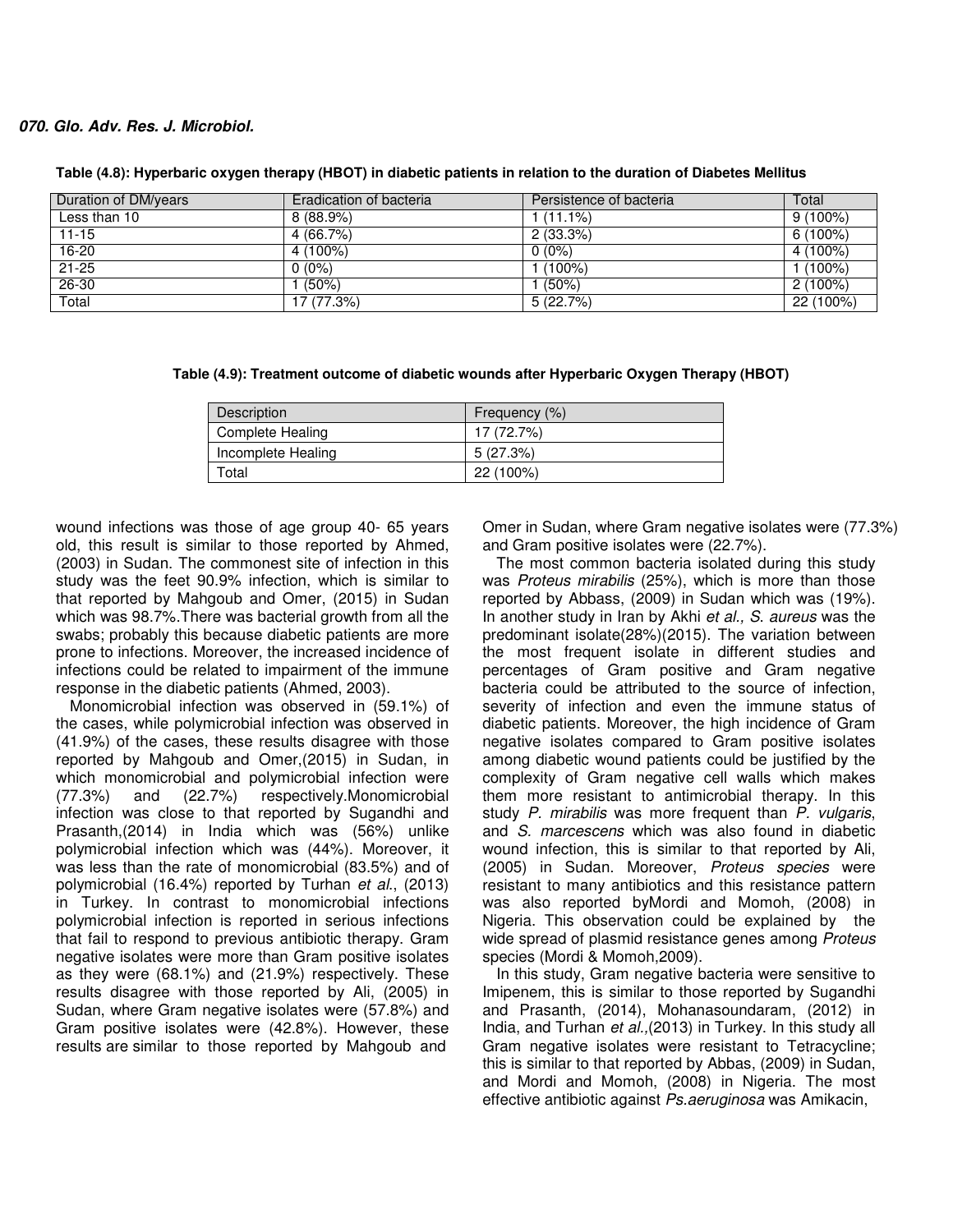this is similar to that reported by Abdel Wahab *et al.,*(2013) in Sudan.All *S. aureus* in this study were sensitive to Erythromycin, which was similar to that reported by Mohanasoundaram, (2012) in India. Furthermore, all *S. aureus* were resistant to penicillin which is similar to that reported by Ahmed, (2003) in Sudan. The routine use of antibiotics in both medical and veterinary medicine has led to wide spread of antibiotic resistance and development of antibiotic resistance genes particularly within the Gram negative organisms (Mordi& Momoh,2008).

The results of pre-and post-procedural wound cultures were statistically significant at *P*.value<0.05, which is similar to those reported by Doctor, (1992) in India. The study revealed that, the frequency of cases that showed healing were (77.3%), which is close to those reported by Ong, (2008) in Singapore, in which the success rate after HBOT was(71%).

#### **CONCLUSIONS**

In conclusion, diabetic wound infections continue to cause problems particularly to the feet where they affect more than 90% of the patients in this study. The wound infections are caused by Gram positive and Gram negative bacteria where they were 7 (21.9%) and 25 (78.1%) respectively. The most common pathogen that caused diabetic wound infections in this study was *P. mirabilis* (25) %. All Gram negative rod isolates were sensitive to Imipenem, and all of them were resistant to Tetracycline. All Gram positive cocci isolates were sensitive to Gentamicin. Complete healing and bacterial eradication was observed in 17(72.7%), while persistence and incomplete healing was observed only in 5 (27.3%)after HBOT.HBOT is an effective enhancement tool of antimicrobial therapy against aerobic bacteria that cause diabetic wound infections.

#### **REFERENCES**

- Abbass EI (2009). Frequency and Sensitivity Pattern of Aerobic Bacteria isolated from Wounds of Diabetic Patients. M.Sc thesis. Sudan University of Science and Technology.
- Abdel Wahab WF, Bakhiet MA, Mahadi SI, Mahmoud SM, Widataal AH, Ahmed ME (2013). Diabetic Foot Infections with Pseudomonas: Jabir Abueliz Diabetic Center Khartoum Experience. *Clinical Research on Foot & Ankle*. 83(S3):1-3.
- Ahmed EO (2003). Bacteriology of Diabetic Foot Infections in Sudan. Clinical MD thesis. University of Khartoum.
- Akhi MT, Ghotaslou R, Asgharzadeh M, Varshochi M, Pirzadeh T, Memar MY (2015). Bacterial etiology and antibiotic susceptibility pattern of diabetic foot infections in Tabriz, Iran. *GMS Hygieneand Infection Control*, 10:1-6.
- Ali AAS (2005). Isolation and identification of bacteria associated with diabetic foot infections. M.Sc thesis. University of Khartoum.
- Al-Saimary IA (2010). Bacterial wound infections in diabetic patients and their therapeutic implications, *Medical Practice and Review*. 1 (2): 12-15.
- Barata P, Cervaens M, Resende R, Camacho O, Marques F (2011). Hyperbaric oxygen effects on sports injuries. *Therapeutic Advances in Musculoskeletal Disease* 3 (2): 111-121.
- Benjamin LA (2010). Hyperbaric Oxygen Therapy for Diabetic Foot Wound. Diabatic Care, 33(5):1143-1145.20-
- Bhutani S, Vishwanath G (2012). Hyperbaric oxygen and wound healing. *Indian Journal of Plastic Surgery: Official Publication of the Association of Plastic Surgeons of India*, *45*(2), 316.
- Camporesi EM (2014).Side effects of hyperbaric oxygen therapy. *Journal of the Undersea and Hyperbaric Medical Society*, 41 (3):253-257.
- Davies S, Tovey M (2014). Investigation of wound, tissue, and genital samples. *Medical Microbiology*, *366*(11), 1028-1037.
- DiNubile MJ, Lipsky BA (2004). Complicated infections of skin and skin structures: when the infection is more than skin deep. *Journal of Antimicrobial Chemotherapy*, *53*(suppl\_2), ii37-ii50.
- Doctor A (1992). Hyperbaric oxygen therapy in diabetic foot. *Journal of Postgraduate Medicine*, 38(3),112-114.
- Drake DR, Brogden KA, Dawson DV, Wertz PW (2008). Thematic review series: skin lipids. Antimicrobial lipids at the skin surface. *Journal of lipid research*, *49*(1), 4-11.
- Dryden MS (2010). Complicated skin and soft tissue infection. *Journal of Antimicrobial chemotherapy*, *65*(suppl\_3), iii35-iii44.
- Ekmektzoglou KA, Zografos GC (2006). A concomitant review of the effects of diabetes mellitus and hypothyroidism in wound healing. *World Journal of Gastroenterology: WJG*, *12*(17), 2721.
- El-Tahawy AT (2000). Bacteriology of diabetic foot Infections. *Saudi Medical Journal*, 21 (4):344-347.
- Ford M (2010). Medical Microbiology, 1st edition, Oxford University Press, New York, p 143.
- Goering RV, Dockrell HM, Zuckerman M, Roitt IM, Chiodini PL (2013). Mims' Medical Microbiology, fifth edition, Elsevier saunders, China, p335.
- Greenwood D, Slack R, Peutherer J, Barer M (2007). Medical Microbiology, seventeenth edition, Churchill livingstoneelsevier, China, p 662.
- Huang ET, Mansouri J, Murad MH, Joseph WS, Strauss MB, Tettelbach W, Worth ER (2015). A clinical practice guideline for the use of hyperbaric oxygen therapy in the treatment of diabetic foot ulcers. *Undersea Hyperb Med*, *42*(3),205-247.
- Koreck A, Pivarcsi A, Dobozy A, Kemeny L (2003). The role of innate immunity in the pathogenesis of acne. *Dermatology*, *206*(2), 96-105.
- Levinson, W. (2008). Review of Medical Microbiology and Immunology, tenth edition, Mc-Graw- Hill Companies, Sanfrancisco, p 66.
- Mahgoub EM, Omer MEA (2015). Aerobic bacteria isolated from diabetic septic wounds. *American Journal of Research Communication*. 3 (10): 91-99.
- Mandell GL, Bennett JE, Dolin R (2010). Mandell, Douglass and Bennett's Principles and Practice of Infectious Diseases, Seventh Edition, Mandell, Douglas, and Bennetts Principles and Practice of Infectious Diseases, Churchill Livingstone, Elsevier, Philadelphia, USA, pp 278-279
- Mohanasoundaram KM (2012). The Microbiological Profile of Diabetic Foot Infections. *Journal of Clinical and Diagnostic Research*. 6 (3): 409-411.
- Mordi RM, Momoh MI (2009). Incidence of Proteus species in wound infections and their sensitivity pattern in the University of Benin Teaching Hospital. *African Journal of Biotechnology*.8(5):725-730.
- Ong M (2008). Hyperbaric oxygen therapy in the management of diabetic lower limb wounds. *Singapore medical journal*, *49*(2),105.